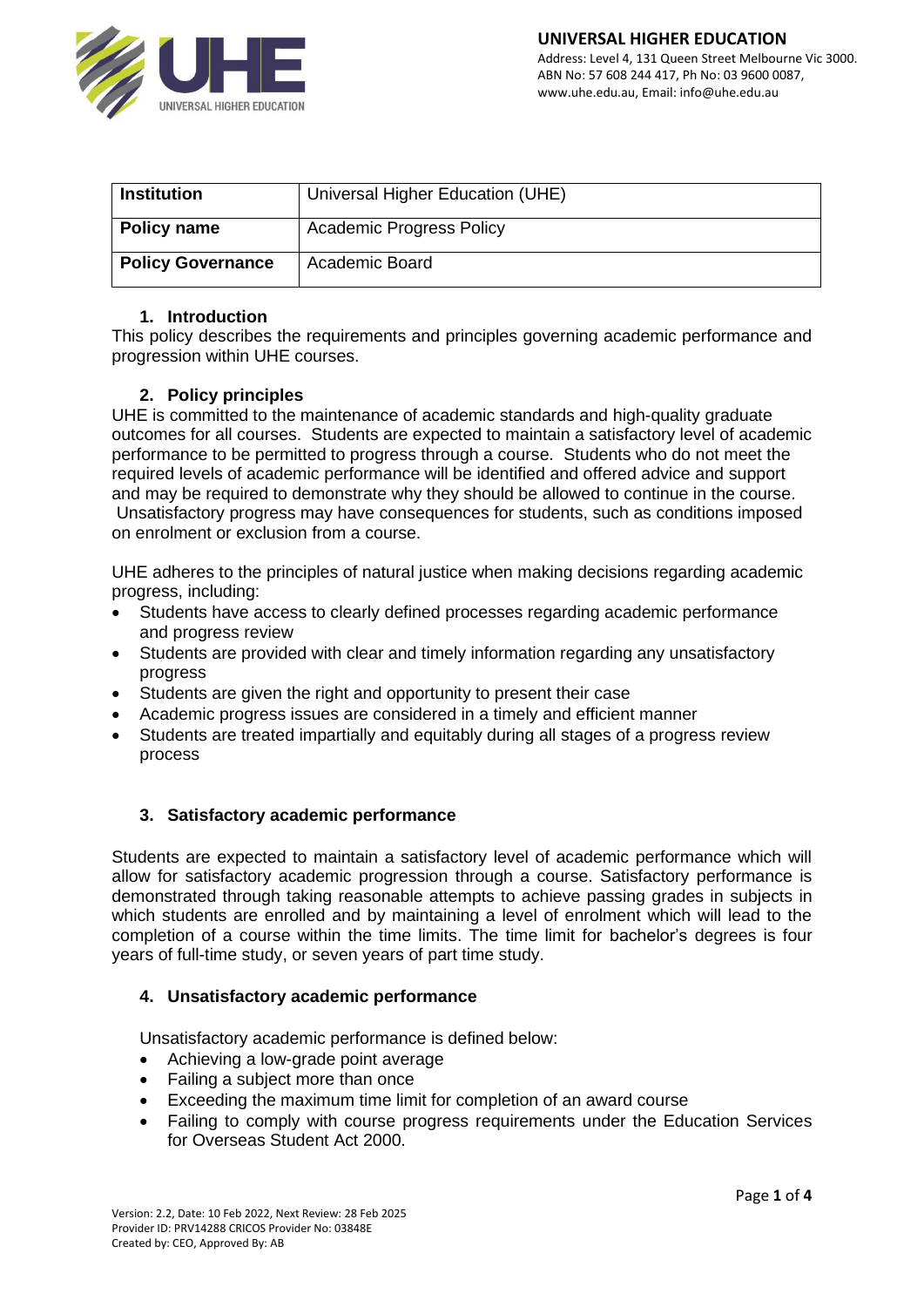

Unsatisfactory academic performance may result in:

- Being placed on probation
- Being excluded

# **5. Monitoring academic performance**

Students who meet one or more of the conditions outlined in unsatisfactory academic performance are identified biannually at the end of Semesters 1 and 2. Students who have been identified as having unsatisfactory academic performance will be notified of the reasons why their academic progress is deemed unsatisfactory.

## **6. Early intervention for students identified as at-risk**

First year students identified as at-risk of progressing to probation (e.g. GPA less than 4 or multiple fail grades) will be notified that they are at risk of unsatisfactory academic progress and urged to participate in opportunities designed to improve their academic performance.

## **7. Exceeding course time limits**

Students who exceed time limits for the completion of award courses will be considered in the first instance by the Registrar. Where no extenuating circumstances exist to support a case for either probationary enrolment or no change to enrolment status at all, students will be excluded.

## **8. Probationary enrolment**

Probationary enrolment indicates that academic progress has been unsatisfactory. Students will be notified of their enrolment status and should take action to improve their academic performance. Students are placed on probationary enrolment if they:

- achieve a semester grade point average of less than 3.0 during the semester under consideration and/or
- are awarded a failing grade in a subject which they have previously failed in their current or any other course of study at UHE.

## **9. Exclusion**

Students may be excluded from their course for unsatisfactory academic progress. A student who is excluded from a course of study is not permitted to enrol in any subject forming part of that course.

## **Students are excluded from a course if they:**

- achieve a semester grade point average of less than 3.0 in two consecutive semesters of their study in the course and/or
- fail the same subject three times in their current or any other course of study at UHE.

Students will receive a notice of exclusion, together with advice that they have a right to appeal to UHE if they consider their circumstances to be extenuating.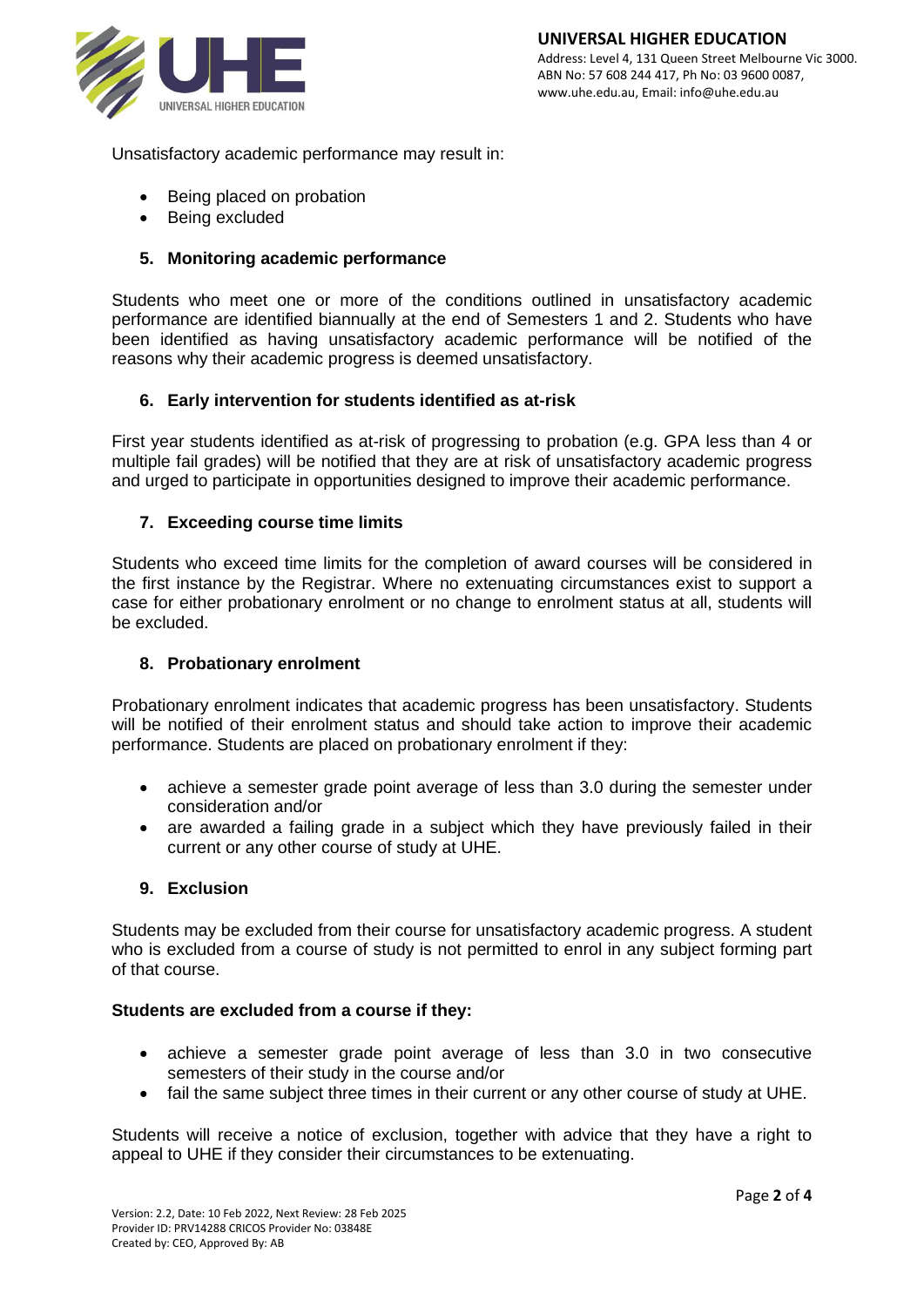

Students who have already commenced studies in a teaching period when identified for exclusion will be placed on probation and permitted to continue studies in that teaching period only. Following completion of the teaching period, students will be excluded subject to the outcome of an appeal.

The Registrar may exclude a student from all UHE subjects and courses if the student has been excluded previously from another course in UHE.

In accordance with the Education Services for Overseas Student Act 2000 (ESOS Act), all international student visa holders who have been excluded will be reported to the designated Australian Government department for breach of the student condition relating to satisfactory academic performance.

## **10. Right to appeal**

A student who receives notification of exclusion has the right to appeal explaining why he/she should not be excluded.

#### **11. Lodging an appeal**

Appeals against exclusion must be lodged by the date specified in the notice which advised the student of the exclusion. UHE is not obliged to consider an appeal lodged after this date.

#### **12. Status of students awaiting the outcome of an appeal**

UHE will make determinations on appeals against exclusion as soon as practicable but will not necessarily resolve any case before the commencement of the next teaching period.

Students whose appeals will not be resolved before the commencement of the teaching period (where the delay is not the fault of the student) will be authorised to enrol and fully participate in subjects pending the outcome of the appeal. Students must consult the relevant Program Coordinator about the enrolment program they will undertake while awaiting the outcome of the appeal.

If the final outcome is to dismiss the appeal, then students will have their current enrolment cancelled without academic or financial penalty.

#### **13. Appeals process**

An appeal against exclusion for unsatisfactory academic performance is referred to the relevant Registrar. The Registrar may determine to uphold an appeal or may refer a recommendation to dismiss an appeal to Appeals Committee. Appeals Committee considers:

- whether the exclusion decision imposed, and procedures followed were correct according to relevant policies and rules
- the severity or consistency of the exclusion decision
- mitigating circumstances provided by or on behalf of the student in the appeal
- actions taken by the student to address performance issues